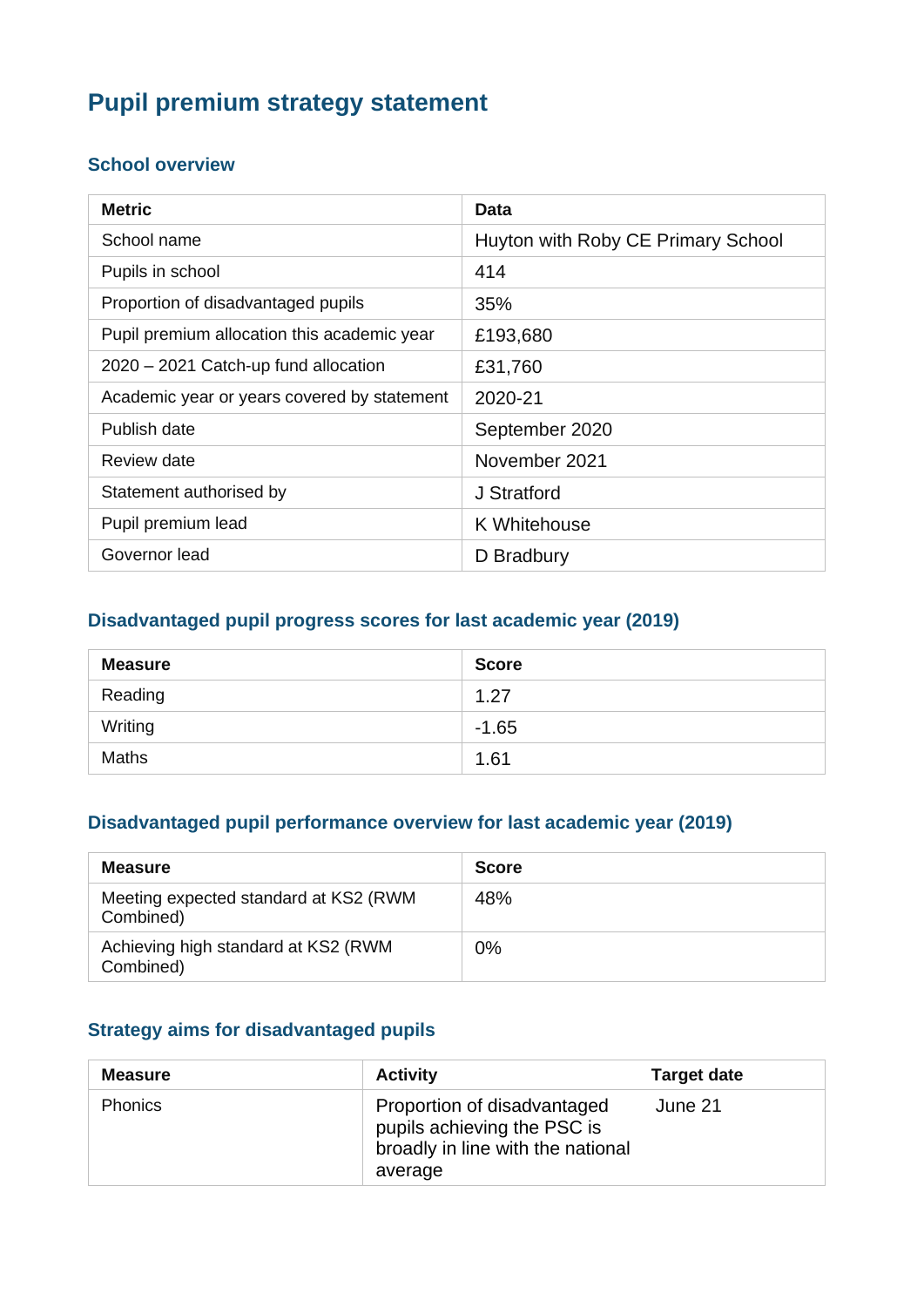| Meeting expected standard at<br>KS1 (RWM Combined) | Proportion of disadvantaged<br>pupils achieving RWM<br>combined to improve on 2019<br>results                                                               | June 21 |
|----------------------------------------------------|-------------------------------------------------------------------------------------------------------------------------------------------------------------|---------|
| Achieving high standard at KS1<br>(RWM Combined)   | Ensure the proportion of<br>disadvantaged pupils achieving<br>the high standard in RWM<br>combined is at least maintained<br>from 2019 results              | June 21 |
| Meeting expected standard at<br>KS2 (RWM Combined) | Ensure the proportion of<br>disadvantaged pupils achieving<br>RWM combined at the<br>expected standard improves to<br>be closer to the national<br>average. | June 21 |
| Achieving high standard at KS2<br>(RWM Combined)   | Ensure the proportion of<br>disadvantaged pupils achieving<br>the high standard at KS2 to<br>improve on 2019 results (RWM<br>combined)                      | June 21 |
| Progress in Reading                                | Achieve national average<br>progress scores in KS2<br>Reading (0)                                                                                           | May 21  |
| Progress in Writing                                | Achieve national average<br>progress scores in KS2 Writing<br>(0)                                                                                           | June 21 |
| Progress in Mathematics                            | Achieve average KS2<br>Mathematics progress score in<br>maths $(0)$                                                                                         | May 21  |
| Other                                              | Improve attendance of<br>disadvantaged pupils to the<br>national average                                                                                    | July 21 |

## **Teaching priorities for current academic year**

| <b>Measure</b>                 | <b>Activity</b>                                                                                                                                                     |
|--------------------------------|---------------------------------------------------------------------------------------------------------------------------------------------------------------------|
|                                | Buy and embed use of reading scheme<br>across all year groups to increase reading for<br>pleasure and develop comprehension skills.                                 |
| To improve outcomes in reading | To buy into the school's library service to<br>provide high quality class reading books,<br>fiction and non-fiction to support foundation<br>subjects.              |
|                                | In KS2 to Review comprehension and have a<br>whole class reading learning sequence to<br>support a consistent approach to teaching<br>reading across the Key Stage. |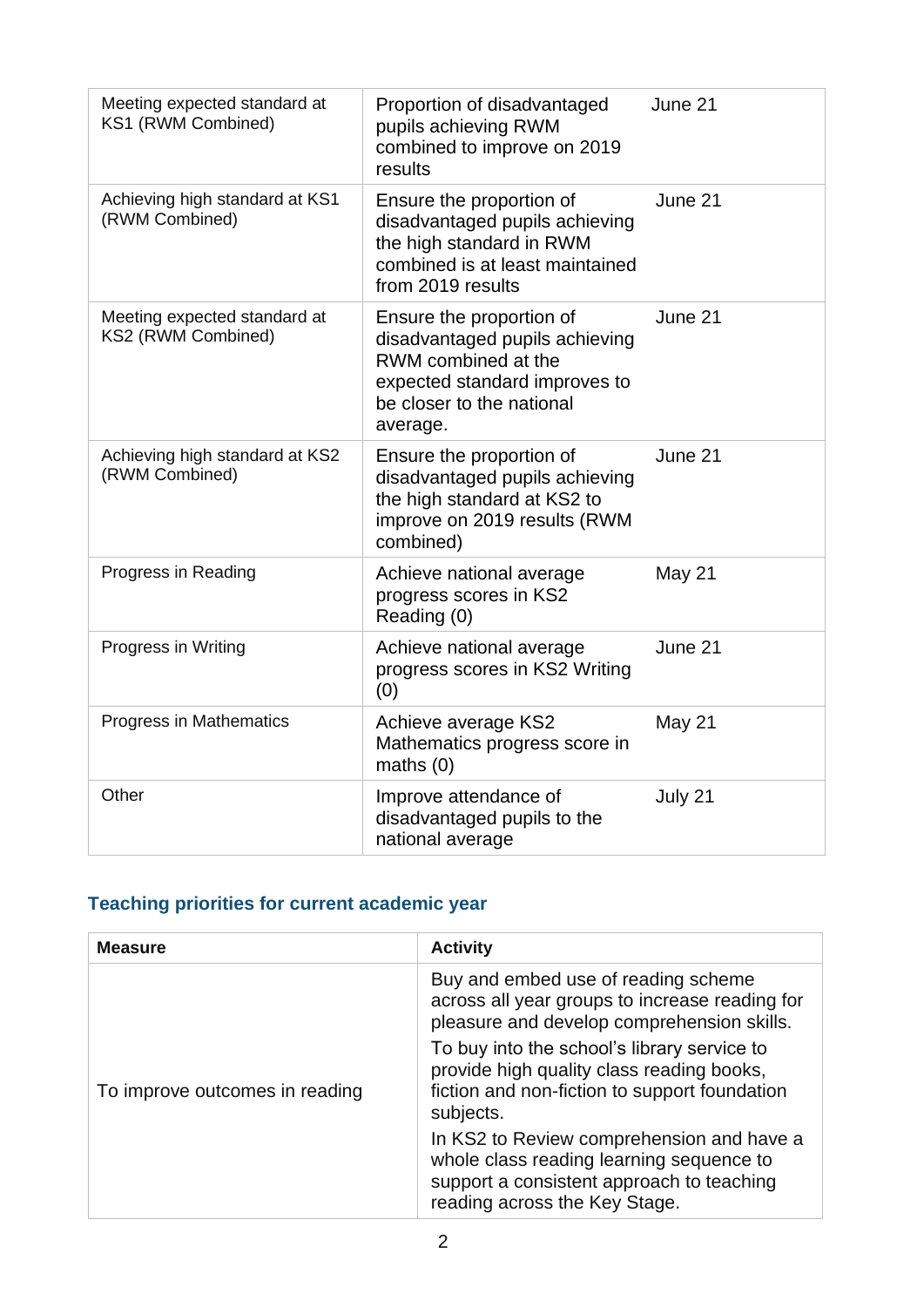|                                                                                   | To prioritise vulnerable pupils using Wave<br>and purchase quality age appropriate reading<br>books to send home at the start of the year.                                                  |
|-----------------------------------------------------------------------------------|---------------------------------------------------------------------------------------------------------------------------------------------------------------------------------------------|
| To develop the oral language skills<br>and vocabulary of pupils across<br>school. | Whole staff training on oral language and<br>vocabulary development.<br>Reintroduce P4C with all staff and integrate<br>this across all subjects,<br>Supply costs associated with releasing |
|                                                                                   | subject leaders from class to build and<br>develop a progression in vocabulary across<br>all subjects and monitor impact.                                                                   |
| Develop independent Learners                                                      | To use the methods gained from the<br>"Learning without Limits" support and train<br>staff identify GM to lead.                                                                             |
| Barriers to learning these priorities<br>address                                  | Encouraging wider reading<br>Development of vocabulary and oral<br>language                                                                                                                 |
|                                                                                   | Development of self-efficacy and<br>independence                                                                                                                                            |
| Projected spending                                                                | £10,273                                                                                                                                                                                     |

## **Targeted academic support for current academic year**

| <b>Measure</b>               | <b>Activity</b>                                       |
|------------------------------|-------------------------------------------------------|
| Accelerate the progress of   | Fund small group writing interventions for            |
| disadvantaged pupils in      | disadvantaged pupils falling behind age-related       |
| writing.                     | expectations                                          |
| Accelerate the progress of   | Fund small group maths interventions for              |
| disadvantaged pupils in      | disadvantaged pupils falling behind age-related       |
| Maths                        | expectations                                          |
| Accelerate the progress of   | Using 1:1 and small group tuition in interventions to |
| disadvantaged pupils in      | disadvantaged pupils based on question level          |
| reading                      | analysis and teacher assessment.                      |
| Engaging PPG pupils in       | Partially fund a mentor from the National Mentoring   |
| school and removing barriers | to enable us to support PPG children, accelerate      |
| to learning                  | progress and address gaps in learning.                |
| Barriers to learning these   | Providing catch-up in reading and writing - typically |
| priorities address           | areas of weakness                                     |
| Projected spending           | £130,436                                              |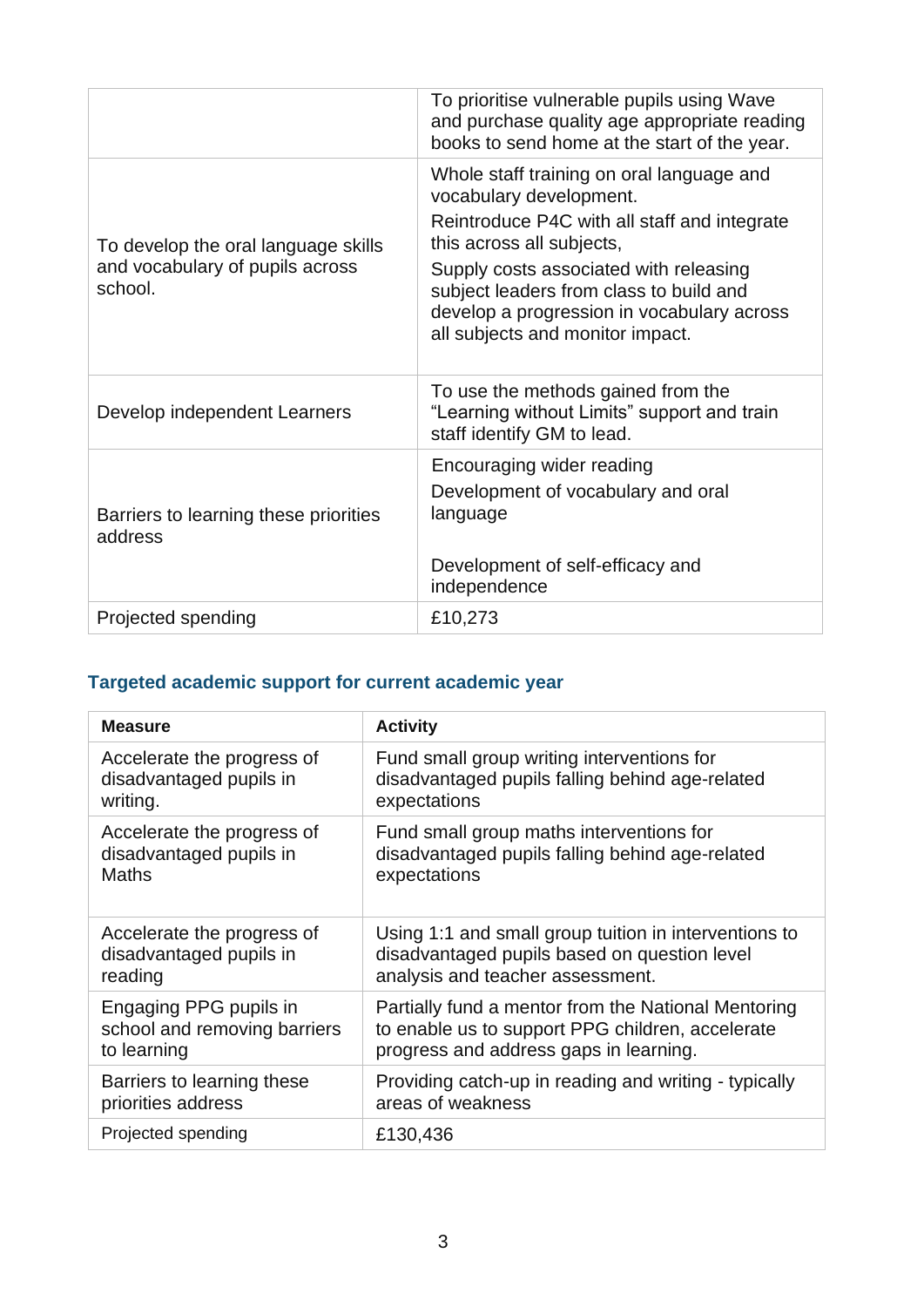### **Wider strategies for current academic year**

| <b>Measure</b>                                                         | <b>Activity</b>                                                                                                                                                                                                                                                 |
|------------------------------------------------------------------------|-----------------------------------------------------------------------------------------------------------------------------------------------------------------------------------------------------------------------------------------------------------------|
| Supporting families to<br>overcome individual barriers<br>to learning. | Learning Mentor to support families with attendance<br>and acute need.                                                                                                                                                                                          |
| To enable families to have<br>access to home learning.                 | To purchase devices to support families to enable<br>them to access online/remote learning by lending<br>Dongles.                                                                                                                                               |
| Engage PPG children with<br>school and feeling supported<br>in school. | To continue with "Maths with Parents" for KS1 and<br>EYFS in order to engage parents in their child's<br>learning.<br>To reintroduce mentoring for individual pupils based<br>on the RAG Wave for PPG on RAPs Put this in the<br>wider strategies section       |
| Barriers to learning these<br>priorities address                       | Improving readiness to learn for the most<br>disadvantaged pupils.<br>Identifying and targeting PPG children who need<br>support with well-being in 1:1 sessions. In addressing<br>their concerns and enabling children to learn.<br>Improving parental support |
| Projected spending                                                     | £104,373                                                                                                                                                                                                                                                        |

## **Monitoring and Implementation**

| Area     | <b>Challenge</b>                                                                                                                                                                                                                                                                                              | <b>Mitigating action</b>                                                              |
|----------|---------------------------------------------------------------------------------------------------------------------------------------------------------------------------------------------------------------------------------------------------------------------------------------------------------------|---------------------------------------------------------------------------------------|
|          | Ensuring enough time is given<br>over to allow for staff<br>professional development                                                                                                                                                                                                                          | Use of INSET days and regular<br>additional cover being provided<br>by senior leaders |
| Teaching | Ensuring enough time is given<br>to the use books in project<br>loans from the library. That<br>staff feel confident in using the<br>whole class reading<br>comprehension sequence.<br>Ensuring the successful<br>implementation of a consistent<br>approach to the teaching of<br>reading across the school. | Regular monitoring of teaching<br>and learning in Reading by<br>English lead.         |
|          | Ensuring that all staff have                                                                                                                                                                                                                                                                                  | Staff have planned for remote                                                         |
|          | planned for online/remote                                                                                                                                                                                                                                                                                     | learning to ensure that learning is                                                   |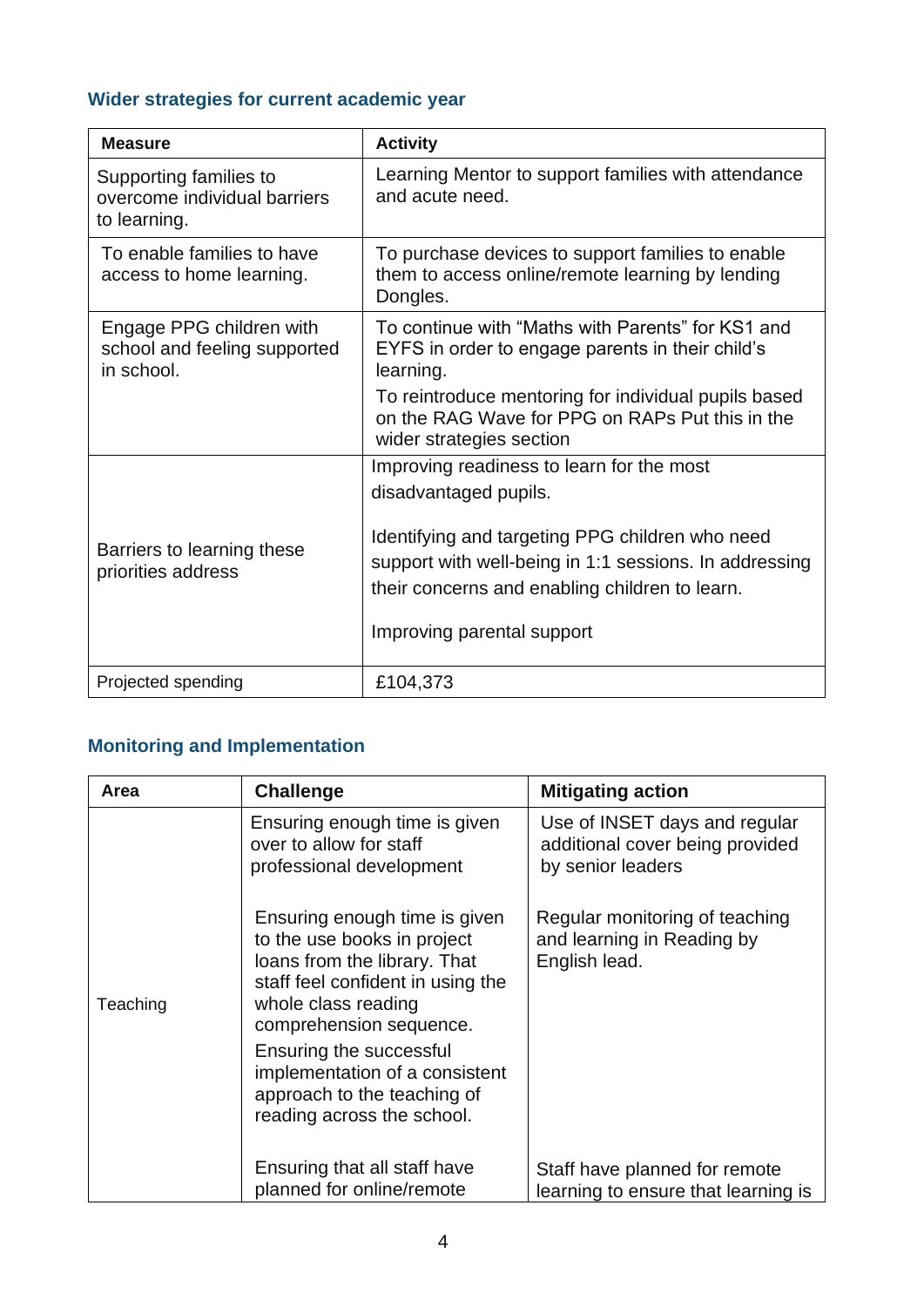|                  | learning in order to engage<br>disadvantaged children.                                                                                                         | disrupted as little as possible.<br>Pupils are familiar with online<br>learning as this has been used in<br>the classroom. Engagement with<br>home learning to be monitored<br>by SLT                                                    |
|------------------|----------------------------------------------------------------------------------------------------------------------------------------------------------------|------------------------------------------------------------------------------------------------------------------------------------------------------------------------------------------------------------------------------------------|
|                  | Ensuring enough time for<br>monitoring impact of<br>interventions/tutoring to<br>support small groups                                                          | Using pupil progress meetings to<br>closely monitor effectiveness of<br>interventions and tutoring.                                                                                                                                      |
| Targeted support | Ensure that the tuition received<br>is high quality and has an<br>impact on learning. That class<br>teachers drive the intervention<br>provided by the tutors. | English and Maths TLRs to<br>monitor effectiveness and quality<br>assure provision provided by the<br>tutors.                                                                                                                            |
|                  | That the curriculum is not<br>narrowed for children receiving<br>additional support.                                                                           | Pupil Premium lead to monitor<br>curriculum coverage for pupils in<br>receipt of 1:1 and small group<br>intervention                                                                                                                     |
|                  | Engaging the families facing<br>most challenges                                                                                                                | Working closely with the LA and<br>other local schools on cross-<br>school outreach programme.                                                                                                                                           |
| Wider strategies | That disadvantaged pupils<br>have access to online/remote<br>learning. That there is<br>engagement with the class<br>teacher online.                           | Staff have identified<br>disadvantaged pupils who may<br>need to borrow school devices<br>and/or have internet access<br>provided by the school. Staff<br>connecting daily with pupils<br>teaching and supporting pupils<br>when needed. |

### **Review: last year's aims and outcomes**

| Aim                                                                     | <b>Outcome</b>                                                                                                                                                                                                  |
|-------------------------------------------------------------------------|-----------------------------------------------------------------------------------------------------------------------------------------------------------------------------------------------------------------|
| Progress in all areas                                                   | Steady improvement in Pupil progress<br>and was on track towards aim. PPG<br>progress in reading and Maths was<br>above one. Writing is still an area that<br>needs to improve and targeted for PPG<br>children |
| Attendance and reduced PA and<br>improved punctuality                   | This has not improved and will need to be<br>an increased priority for this year.                                                                                                                               |
| Increased parental engagement in<br>children's learning in KS1 and EYFS | This improved with the partnership in<br>maths homework and we managed to<br>achieve the target of 70% but we will                                                                                              |